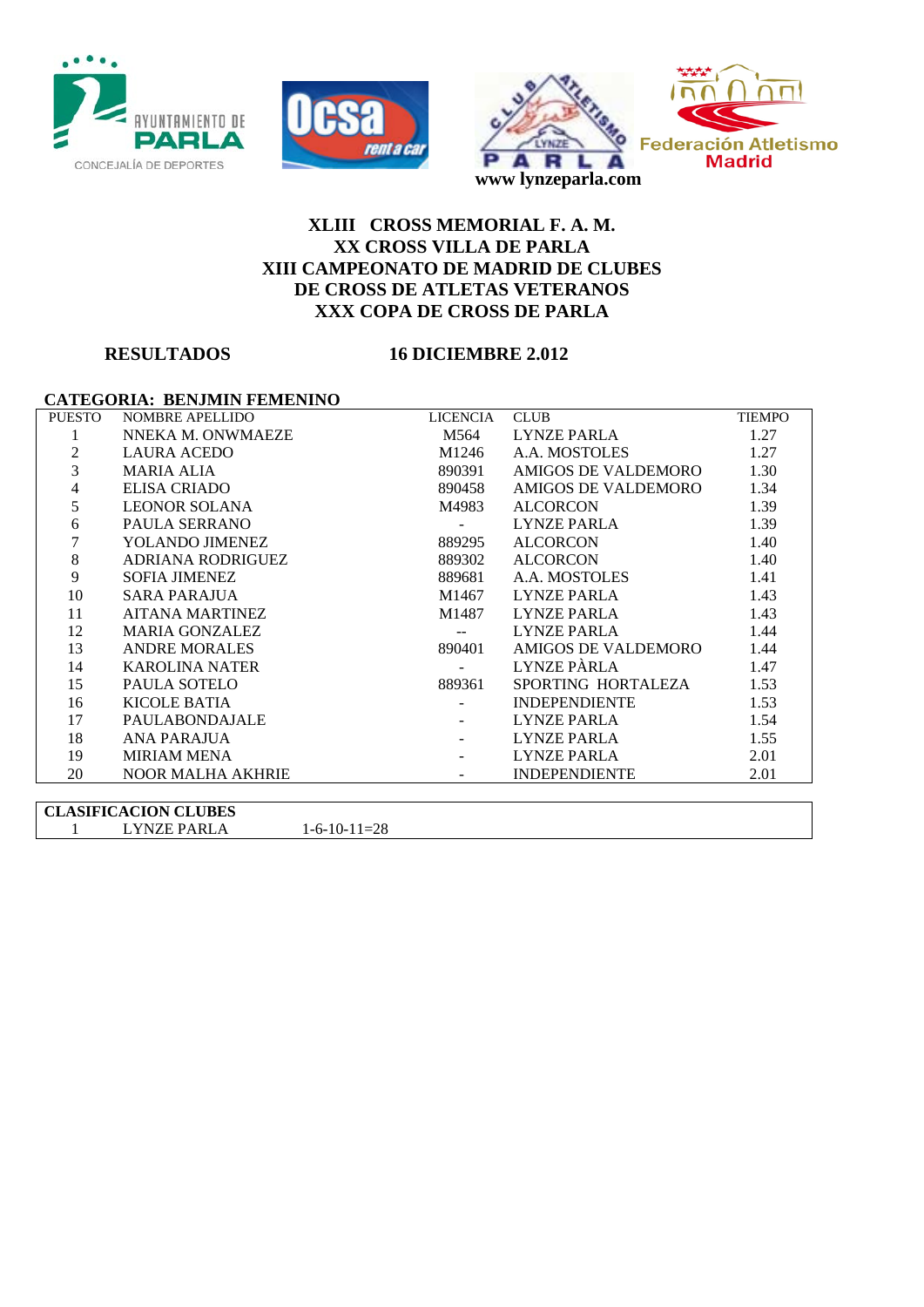





**CATEGORIA: BENJMIN MASCULINO**

| NOWIRRE APELIDO DE EN AMERIO DE EN ANGELANAS CORRE APELIDO BALLESTER MACOS MUNICE MESTER MESTER AN ANISTRO EN ALMOSTOLES (MACOS AN AMERIA AND BURGAND BONNA (SSSSS? TAJAMAR CORRELATA AN ANISO BORNAL SAMANDO BUNA (SSSS) TAJA<br>1<br>$\overline{2}$<br>$\overline{3}$ |  |
|-------------------------------------------------------------------------------------------------------------------------------------------------------------------------------------------------------------------------------------------------------------------------|--|
|                                                                                                                                                                                                                                                                         |  |
|                                                                                                                                                                                                                                                                         |  |
|                                                                                                                                                                                                                                                                         |  |
| $\overline{\mathcal{L}}$                                                                                                                                                                                                                                                |  |
| 5                                                                                                                                                                                                                                                                       |  |
| 6                                                                                                                                                                                                                                                                       |  |
| $\boldsymbol{7}$                                                                                                                                                                                                                                                        |  |
| $8\,$                                                                                                                                                                                                                                                                   |  |
| 9                                                                                                                                                                                                                                                                       |  |
| 10                                                                                                                                                                                                                                                                      |  |
| 11                                                                                                                                                                                                                                                                      |  |
| 12                                                                                                                                                                                                                                                                      |  |
| 13                                                                                                                                                                                                                                                                      |  |
| 14                                                                                                                                                                                                                                                                      |  |
| 15                                                                                                                                                                                                                                                                      |  |
| 16                                                                                                                                                                                                                                                                      |  |
| 17                                                                                                                                                                                                                                                                      |  |
| 18                                                                                                                                                                                                                                                                      |  |
| 19                                                                                                                                                                                                                                                                      |  |
| 20                                                                                                                                                                                                                                                                      |  |
| 21                                                                                                                                                                                                                                                                      |  |
| 22                                                                                                                                                                                                                                                                      |  |
| 23                                                                                                                                                                                                                                                                      |  |
| 24                                                                                                                                                                                                                                                                      |  |
| 25                                                                                                                                                                                                                                                                      |  |
| 26                                                                                                                                                                                                                                                                      |  |

| <b>CLASIFICACION CLUBES</b> |                                |                 |  |  |  |
|-----------------------------|--------------------------------|-----------------|--|--|--|
|                             | LYNZE PARLA                    | $5-10-13-14=42$ |  |  |  |
|                             | SPORTING HORTALEZA 2-8-9-24=43 |                 |  |  |  |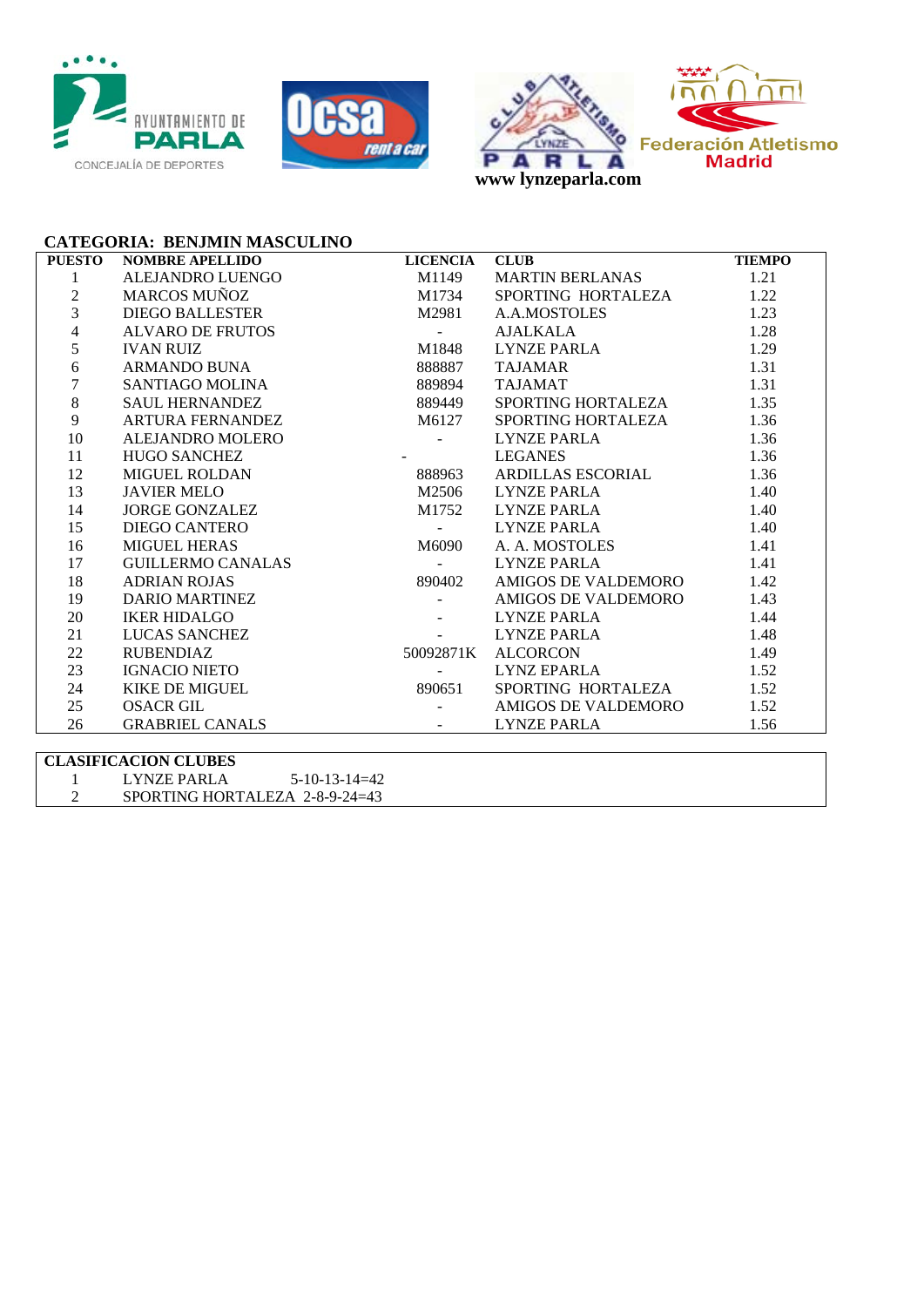





## **CATEGORIA: ALEVIN FEMENINO**

| <b>PUESTO</b>           | <b>NOMBRE APELLIDO</b>      | LICENCIA CLUB       |                                                   | <b>TIEMPO</b> |  |  |  |
|-------------------------|-----------------------------|---------------------|---------------------------------------------------|---------------|--|--|--|
| $\mathbf{1}$            | <b>MABUCABA NATER</b>       | M3281               |                                                   | 3.18          |  |  |  |
| $\boldsymbol{2}$        | PAULA RODRIGUEZ             | $\omega_{\rm{eff}}$ |                                                   | 3.19          |  |  |  |
| $\overline{\mathbf{3}}$ | ANDREA MARIA ACEDO          | M3413               | CLUB<br>LYNZE PARLA<br>MARATHON<br>A. A. MOSTOLES | 3.25          |  |  |  |
| $\overline{\mathbf{4}}$ | <b>VIOLETA DIAZ</b>         | M9801               | ZARZAQUEMADA                                      | 3.25          |  |  |  |
| 5                       | <b>IRIA HIBSCM</b>          | M5762               | ARDILLAS ESCORIAL                                 | .29           |  |  |  |
| 6                       | <b>ANA MARTIN</b>           | M3274               | GREDOS SAN DIEGO                                  | 3.29          |  |  |  |
| $\overline{7}$          | LUCIA RUIZ LATORRE          | $\omega_{\rm{eff}}$ | <b>LYNZE PARLA</b>                                | 3.38          |  |  |  |
| $\bf 8$                 | <b>SILVIA VAZQUEZ</b>       | 890424              | AMIGOS DE VALDEMORO                               | 3.39          |  |  |  |
| $\boldsymbol{9}$        | <b>SANDRA ENCINAS</b>       | M3415               | A.A. MOSTOLEZ                                     | 3.39          |  |  |  |
| 10                      | <b>TATIANA CASADO</b>       | 890395              | AMIGOS DE VALDEMORO                               | 3.41          |  |  |  |
| 11                      | <b>ALICIA SANTOS</b>        | 889303              | <b>ALCORCON</b>                                   | 3.44          |  |  |  |
| 12                      | <b>BELINDOGARCIA</b>        | M4597               | A.MIGOS DE VALDEMORO                              | 3.45          |  |  |  |
| 13                      | PAULA BASTEIRO              | M5536               |                                                   | 3.46          |  |  |  |
| 14                      | <b>LAURA HERRANZ</b>        | M1104               |                                                   | 3.46          |  |  |  |
| 15                      | <b>RAQUEL PARAJUA</b>       | M4657               | ZARZAQUEMADA<br>ARDILLAS DEL ESCORIAL             | 3.47          |  |  |  |
| 16                      | <b>ESTHER GOMEZ</b>         | M4675               | A.A. MOSTOLES                                     | 3.49          |  |  |  |
| 17                      | <b>LAURA JIMENEZ</b>        | 889123              | RUNNING PINTO                                     | 3.50          |  |  |  |
| 18                      | <b>CLAUDIA BATRES</b>       | M5761               | ARDILLAS ESCORIAL                                 | 3.51          |  |  |  |
| 19                      | TRINIDAD CONSUELO           | $\omega_{\rm{max}}$ | <b>LYNZE PARLA</b>                                | 3.53          |  |  |  |
| 20                      | <b>LAURA GARCIA</b>         | M1048               | <b>ALCORCON</b>                                   | 3.54          |  |  |  |
| 21                      | <b>ZAIRA VILLAR</b>         | M4596               | AMIGOS DE VALDEMORO                               | 3.54          |  |  |  |
| 22                      | NORA MORENO                 | M4608               | AMIGOS DE VALDEMORO                               | 3.56          |  |  |  |
| 23                      | <b>ANA JIMENEZ</b>          | M1284               | <b>ALCORCON</b>                                   | 3.57          |  |  |  |
| 24                      | <b>MARIA HERAS</b>          | M5260               | A.S. MOSTOLES                                     | 3.57          |  |  |  |
| 25                      | <b>ESTHER BRAVO</b>         | 890418              | AMIGOS DE VALDEMORO                               | 4.00          |  |  |  |
| 26                      | NEREA HERRERA               | M4559               | MARATONIANOS LEGANES                              | 4.02          |  |  |  |
| 27                      | PAUA BALLESTER              | M,2979              | A.A. MOSTOLES                                     | 4.09          |  |  |  |
| 28                      | <b>SOFIA ARMIJO</b>         | M9799               | ZARZAQUEMADA                                      | 4.09          |  |  |  |
| 29                      | DORSAL 011                  | $\sim$              |                                                   | 4.12          |  |  |  |
| 30                      | ANDREA GUERRERO             | 889000              | <b>LYNZE PARLA</b>                                | 4.16          |  |  |  |
| 31                      | <b>CELIA CRIADO</b>         | M4673               | AMIGOS DE VALDEMORO                               | 4.19          |  |  |  |
| 32                      | LUCIA GOMEZ                 | M1468               | <b>LYNZE PARLA</b>                                | 4.19          |  |  |  |
| 33                      | <b>ITZIAR MENA</b>          | M4961               | <b>LYNZE PARLA</b>                                | 4.24          |  |  |  |
| 34                      | <b>VALERIA RUIZ</b>         | 889060              | <b>LYNZE PARLA</b>                                | 4.28          |  |  |  |
| 35                      | <b>LUCIA BENITO</b>         | $\omega_{\rm{max}}$ | AMIGOS DE VALDEMORO                               | 4.36          |  |  |  |
| 36                      | <b>NURIA VECINO</b>         | 889100              | LYNZE PARLA                                       | 4.45          |  |  |  |
| 37                      | ARANCHA HIDALGO             | 889133              | <b>LYNZE PARLA</b>                                | 4.48          |  |  |  |
| 38                      | PAULA MANZANO               | 890326              | AMIGOS DE VALDEMORO                               | 4.54          |  |  |  |
| 39                      | SANDRA CARRASCO             | M1841               | SPORTING HORTALEZA                                | 4.55          |  |  |  |
| 40                      | <b>AIHNOA TARJUELO</b>      | 890421              | AMIGOS DE VALDEMORO                               | $\sim$ $-$    |  |  |  |
|                         |                             |                     |                                                   |               |  |  |  |
|                         | <b>CLASIFICACION CLUBES</b> |                     |                                                   |               |  |  |  |

|  | <b>LYNZE PARLA</b> | $1 - 7 - 15 - 19 = 42$ |  |
|--|--------------------|------------------------|--|
|  | VALDEMORO          | $8-10-12-21=51$        |  |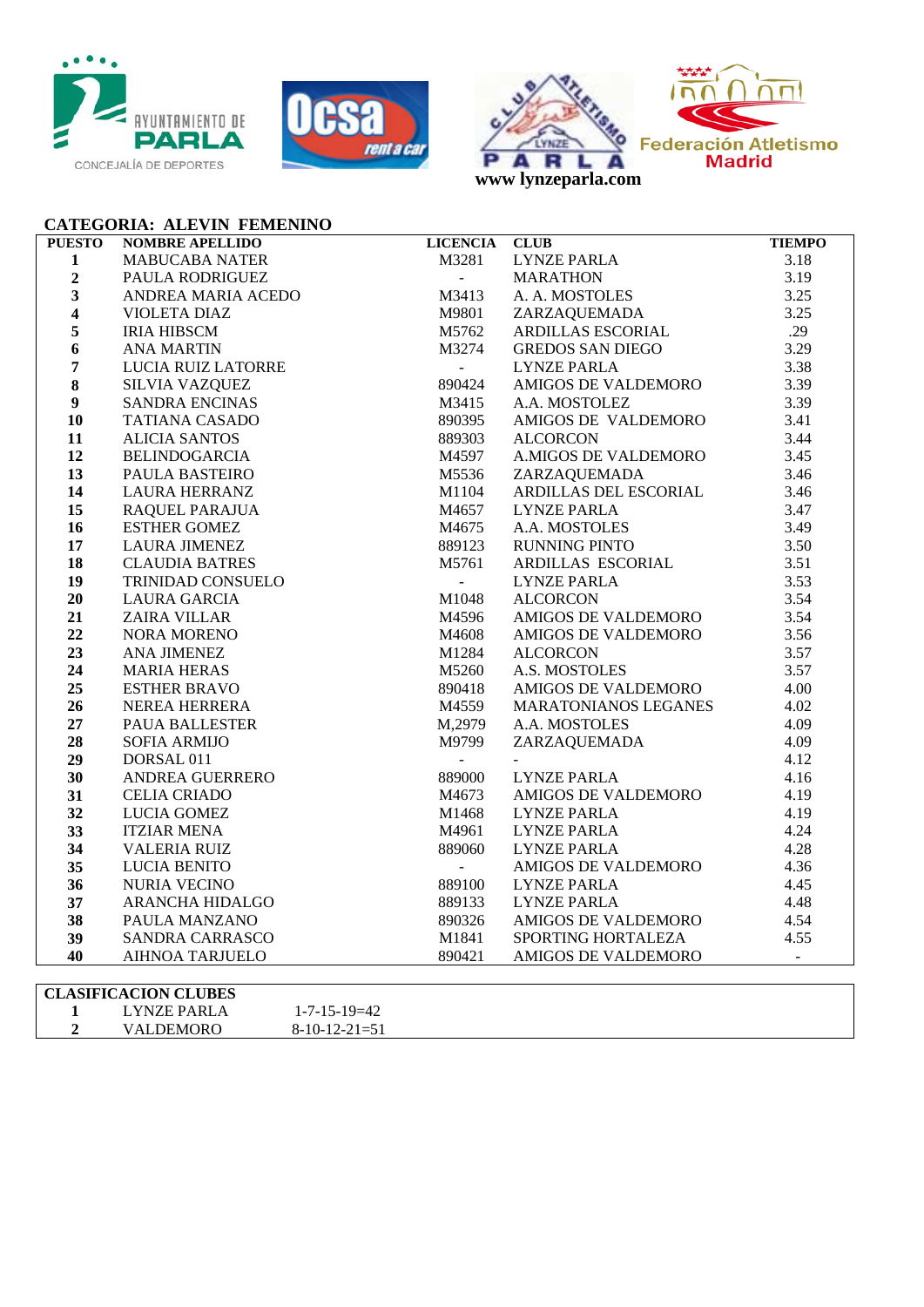





## **CATEGORIA: ALEVIN MASCULINO**

| <b>PUESTO</b>           | <b>NOMBRE APELLIDO</b>        | <b>LICENCIA</b> | <b>CLUB</b>           | <b>TIEMPO</b> |
|-------------------------|-------------------------------|-----------------|-----------------------|---------------|
| 1                       | <b>ADRIAN SERRANO</b>         | M3295           | <b>LYNZE PARLA</b>    | 3.02          |
| $\overline{2}$          | <b>MIGUEL PRIETO</b>          |                 | AJALKALA              | 3.07          |
| $\overline{\mathbf{3}}$ | ALVARO SANCHEZ DEL PRADO      | M4263           | ARDILLAS DEL ESCORIAL | 3.18          |
| $\overline{\mathbf{4}}$ | <b>JOSE MIGUEL DEL CORRAL</b> | M5485           | ZARZAQUEMADA          | 3.11          |
| 5                       | <b>JORGE TORIJA</b>           | M6141           | TAJAMAR               | 3.15          |
| 6                       | ANDRES PEREZ                  | 889103          | LYNZE PARLA           | 3.17          |
| 7                       | GONZALO ALONSO                | M2127           | SPORTING DE HORTALEZA | 3.19          |
| 8                       | <b>IZAN VICENTE</b>           | 890693          | SPORTING DE HORTALEZA | 3.21          |
| 9                       | <b>OSCAR SANCHEZ</b>          |                 | LEGANES               | 3.26          |
| 10                      | FRAN ATERIDO                  | M3297           | LYNZE PARLA           | 3.27          |
| 11                      | PARLAAIMANAN SERROUK          | 889040          | ARDILLAS ESCORIAL     | 3.30          |
| 12                      | <b>MANUEL IÑIGO</b>           | <b>Contract</b> | LYNZE PARLA           | 3.30          |
| 13                      | JUAN IÑIGO                    | 889101          | LYNZE PARLA           | 3.30          |
| 14                      | <b>MARCOS MARTINEZ</b>        | M6092           | A.A.MOSTOLES          | 3.32          |
| 15                      | <b>JAIME BATISTA</b>          | $\sim$ $-$      | LYNZE PARLA           | 3.32          |
| 16                      | <b>CESAR ALONSO</b>           | M4743           | <b>TAJAMAR</b>        | 3.36          |
| 17                      | MIGUEL BARAJAS                | M3247           | SPORTING DE HORTALEZA | 3.39          |
| 18                      | <b>JAVIER POBLAS</b>          | M5743           | A. A. VALDEMORO       | 3.43          |
| 19                      | <b>ESTEBAN COBAS</b>          | M2756           | POZUELO MAPOMA        | 3.47          |
| 20                      | SANTIAGO TORTAJADA            | M1751           | LYNZE PARLA           | 3.50          |
| 21                      | <b>ENRIQUE PEREZ</b>          | 52016475S       | A. A.MORATALAZ        | 3.52          |
| 22                      | MIGUEL RUIZ                   | 888964          | ARDILLAS ESCORIAL     | 3.52          |
| 23                      | ADRIAN PARAISO                | M3295           | LYNZE PARLA           | 4.04          |
| 24                      | <b>MARCOS ARENAS</b>          | 889099          | LYNZE PARLA           | 4.06          |
| 25                      | <b>SIMON FERNANDEZ</b>        | 890654          | RUNNING PINTO         | 4.10          |
| 26                      | <b>SAMUEL GIJON</b>           |                 | <b>LYNZE PARLA</b>    | 4.14          |
|                         |                               |                 |                       |               |

**CLASIFICACION CLUBES** LYNZE PARLA 1-6-10-12=29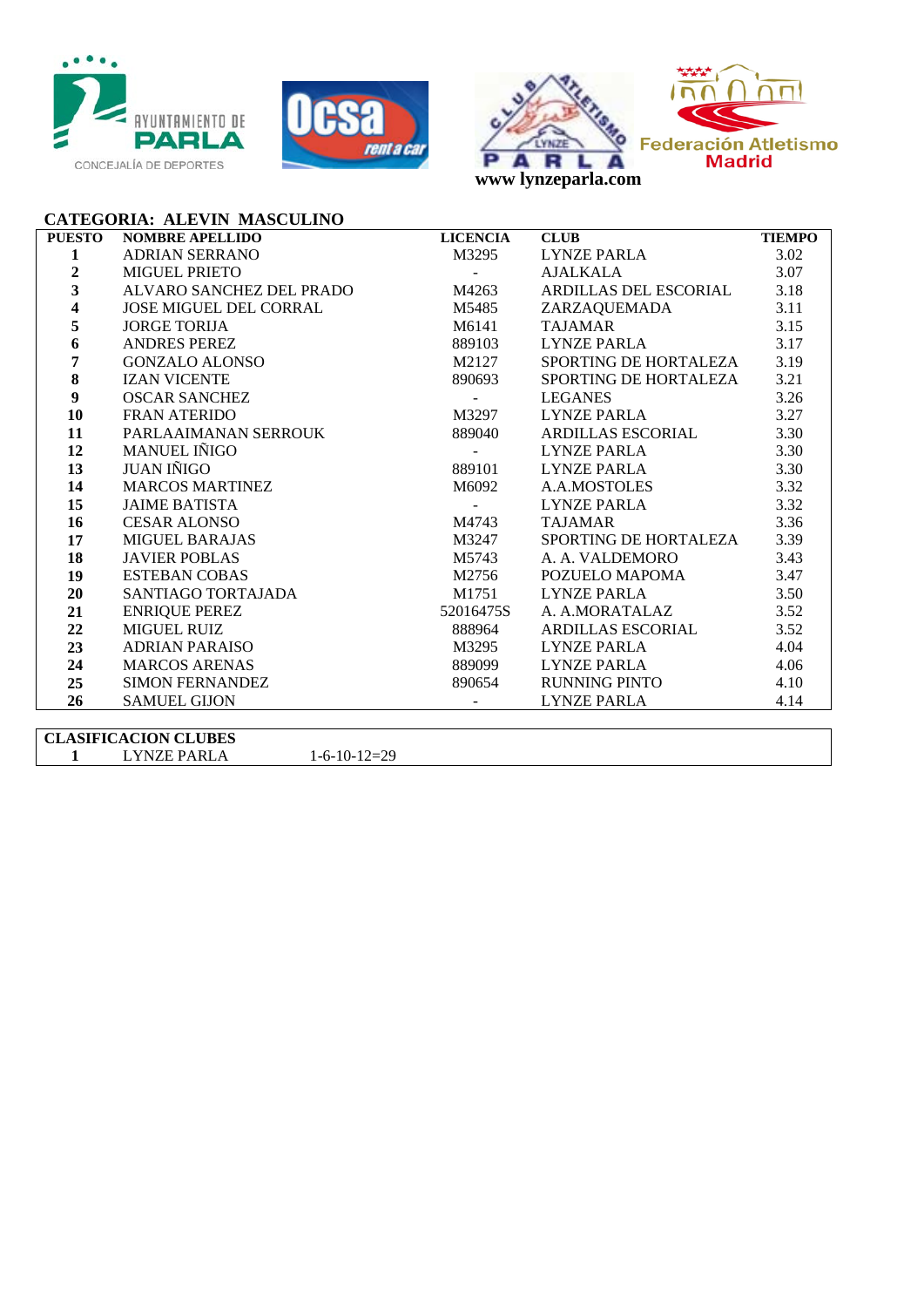





## **CATEGORIA: INFANTIL FEMENINO**

| <b>PUESTO</b>           | <b>NOMBRE APELLIDO</b>      | <b>LICENCIA</b> | <b>CLUB</b>                | <b>TIEMPO</b> |
|-------------------------|-----------------------------|-----------------|----------------------------|---------------|
| $\mathbf{1}$            | <b>INES POZO</b>            | M2065           | TORREJON DE ARDOZ          | 7.01          |
| $\overline{\mathbf{2}}$ | <b>MIRIAM CABRERO</b>       | M4603           | <b>AMIGOS DE VALDEMORO</b> | 7.08          |
| 3                       | <b>CELIA PEÑA</b>           | M3370           | <b>LYNZE PARLA</b>         | 7.14          |
| $\overline{\mathbf{4}}$ | <b>OLGA FERNANDEZ</b>       | M1137           | <b>OASIS</b>               | 7.17          |
| 5                       | <b>JULIA VALDEON</b>        | M3470           | <b>OASIS</b>               | 7.18          |
| 6                       | <b>ALBA MAJON</b>           | M2591           | SPORTING DE HORTALEZA      | 7.28          |
| $\overline{7}$          | <b>MALEY FERNANDA</b>       | M4076           | <b>TORRJON DE ARDOZ</b>    | 7.30          |
| 8                       | <b>LAURA MARTINEZ</b>       | M4601           | AMIGOS DE VALDEMORO        | 7.31          |
| $\boldsymbol{9}$        | WIDAO KAMAL                 | M924            | <b>ALCORCON</b>            | 7.35          |
| 10                      | <b>CELIA VALDEON</b>        | M3467           | <b>OASIS</b>               | 7.41          |
| 11                      | <b>ESTHER NAVERO</b>        | M4602           | <b>AMIGOS DE VALDEMORO</b> | 7.42          |
| 12                      | <b>DIANA FERRERO</b>        | 889061          | SPORTING DE HORTALEZA      | 7.43          |
| 13                      | <b>JUDITH CALVO</b>         | M1000           | <b>ALCORCON</b>            | 7.53          |
| 14                      | PAULA HERERO                | M5043           | <b>AMIGOS DE VALDEMORO</b> | 7.59          |
| 15                      | PALOMA FERNANDEZ            | 889015          | <b>OASIS</b>               | 8.01          |
| 16                      | PULA COLLADO                | M4600           | AMIGOS DE VALDEMORO        | 8.05          |
| 17                      | <b>ALICIA SANCHEZ</b>       | M1301           | <b>ALCORCON</b>            | 8.10          |
| 18                      | <b>OLATZ OTERO</b>          | M1326           | <b>ALCORCON</b>            | 8.15          |
| 19                      | <b>ALICIA CARBONERO</b>     | M4604           | AMIGOS DE VALDEMORO        | 8.16          |
| 20                      | <b>GEMA BENITO</b>          | M1296           | <b>ALCORCON</b>            | 8.25          |
| 21                      | <b>EVA CUENCA</b>           | M1310           | <b>ALCORCON</b>            | 8.27          |
| 22                      | <b>MARIA MARTINEZ</b>       | M2052           | <b>TORREJON DE ARDOZ</b>   | 8.32          |
| 23                      | <b>SILVIA RODRIGUEZ</b>     | 890201          | <b>ALCORON</b>             | 8.35          |
| 24                      | LUCIA HERNANDEZ             | 890446          | <b>AMIGOS DE VALDEMORO</b> | 8.37          |
| 25                      | <b>IRENE PELAEZ</b>         | 889102          | <b>LYNZE PARLA</b>         | 8.40          |
| 26                      | PAULA GARCIA                | M3374           | <b>LYNZE PARLA</b>         | 8.43          |
| 27                      | <b>LORENA LOPEZ</b>         | 890438          | AMIGOS E VALDEMORO         | 8.48          |
| 28                      | <b>MARTA DEL SANZ</b>       | M2593           | SPORTING HORTALEZA         | 8.49          |
| 29                      | <b>FIRDAUS EL HANISSI</b>   | $\overline{a}$  | <b>LYNZE PARLA</b>         | 8.53          |
| 30                      | <b>CLAUDIA PERES</b>        | M1481           | SPORTING HORTALEZA         | 8.59          |
| 31                      | <b>DESIREE SANZ</b>         | 889001          | <b>LYNZE PARLA</b>         | 9.10          |
| 32                      | NEREEA TOFIÑO               | M3396           | <b>LYNZE PARLA</b>         | 9.26          |
| 33                      | <b>CLAUDIA DOS SANTOS</b>   | 890265          | <b>LYNZE PARLA</b>         | 10.05         |
| 34                      | <b>VICTORIA LINONI</b>      | 889195          | SPORTING HORTALEZA         | 10.07         |
|                         |                             |                 |                            |               |
|                         | <b>CLASIFICACION CLIRES</b> |                 |                            |               |

| ULASIFIUAUIUN ULUDES |                                    |  |
|----------------------|------------------------------------|--|
| <b>GRUPO OASIS</b>   | $4 - 5 - 10 - 15 = 34$             |  |
| <b>VALDEMORO</b>     | $2 - 8 - 11 - 14 = 35$             |  |
| <b>ALCORCON</b>      | $9 - 13 - 17 - 18 = 57$            |  |
|                      | SPORTING HORTALEZA $6-12-28-30=76$ |  |
| LYNZE PARLA          | $3 - 25 - 26 - 29 = 83$            |  |
|                      |                                    |  |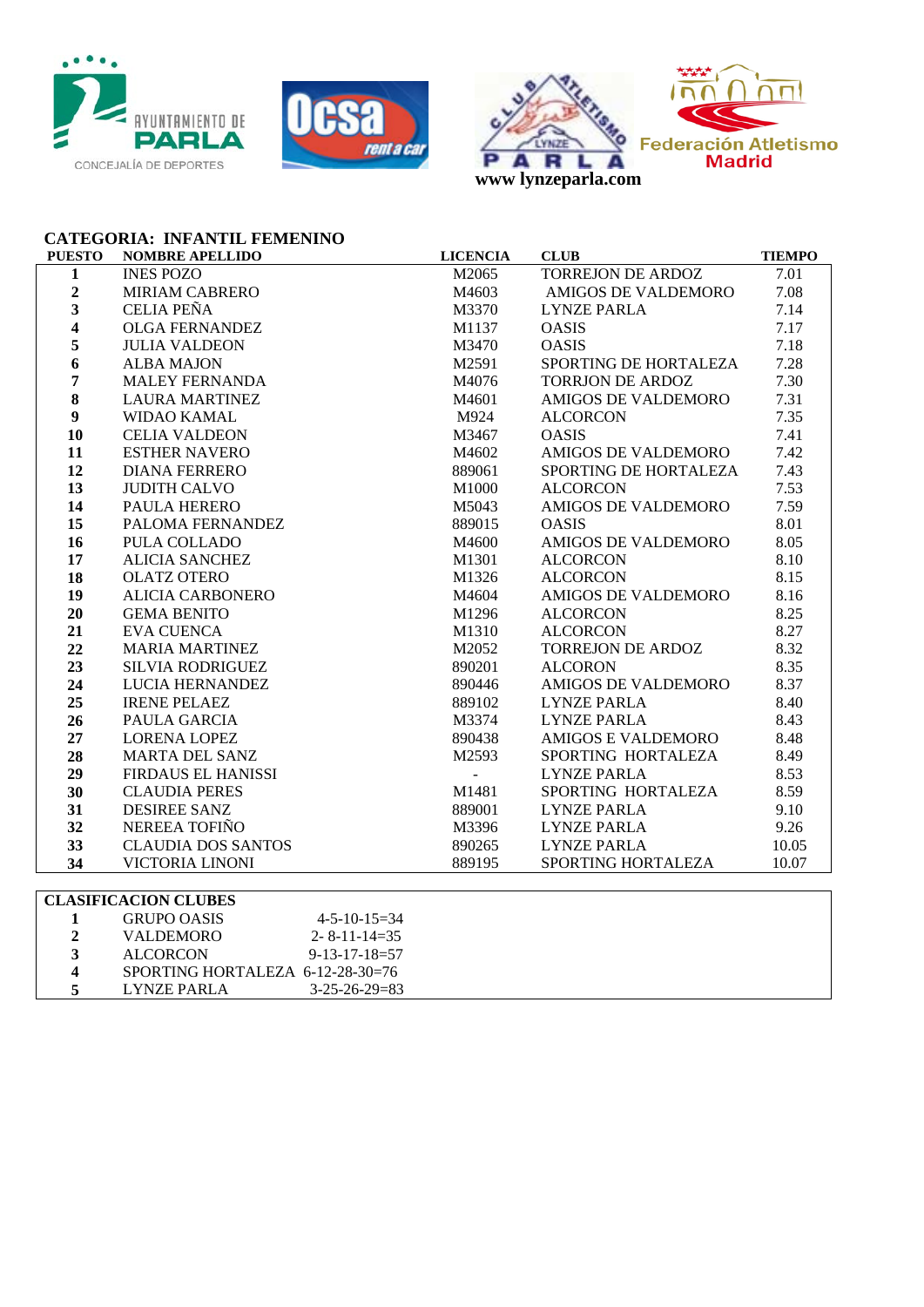







| <b>CATEGORIA: INFANTIL MASCULINO</b><br>$\begin{tabular}{l c c} \multicolumn{1}{c}{\textbf{\emph{S3}}\textbf{S} & \multicolumn{1}{c}{\textbf{\emph{S3}}\textbf{S} & \multicolumn{1}{c}{\textbf{\emph{R}}\textbf{R} & \multicolumn{1}{c}{\textbf{\emph{R}}} & \multicolumn{1}{c}{\textbf{\emph{R}}} & \multicolumn{1}{c}{\textbf{\emph{R}}} & \multicolumn{1}{c}{\textbf{\emph{R}}} & \multicolumn{1}{c}{\textbf{\emph{R}}} & \multicolumn{1}{c}{\textbf{\emph{R}}} & \multicolumn{1}{c}{\textbf{\emph{R$ |                        |                 |                                                                 |               |
|----------------------------------------------------------------------------------------------------------------------------------------------------------------------------------------------------------------------------------------------------------------------------------------------------------------------------------------------------------------------------------------------------------------------------------------------------------------------------------------------------------|------------------------|-----------------|-----------------------------------------------------------------|---------------|
| <b>PUESTO</b>                                                                                                                                                                                                                                                                                                                                                                                                                                                                                            | <b>NOMBRE APELLIDO</b> | <b>LICENCIA</b> | <b>CLUB</b>                                                     | <b>TIEMPO</b> |
| $\mathbf{1}$                                                                                                                                                                                                                                                                                                                                                                                                                                                                                             |                        |                 | <b>ARDILLAS ESCORIAL</b>                                        | 10.02         |
| $\overline{2}$                                                                                                                                                                                                                                                                                                                                                                                                                                                                                           |                        |                 |                                                                 | 10.14         |
| $\overline{\mathbf{3}}$                                                                                                                                                                                                                                                                                                                                                                                                                                                                                  |                        |                 |                                                                 | 10.19         |
| $\overline{\mathbf{4}}$                                                                                                                                                                                                                                                                                                                                                                                                                                                                                  |                        |                 | GREDOS SAN DIEGO<br>LYNZE PARLA<br>TROREJON DE ARDOZ<br>SUANZES | 10.21         |
| 5                                                                                                                                                                                                                                                                                                                                                                                                                                                                                                        |                        |                 | <b>SUANZES</b>                                                  | 10.23         |
| 6                                                                                                                                                                                                                                                                                                                                                                                                                                                                                                        |                        |                 | PARQUE CATALUÑA                                                 | 10.26         |
| $\overline{7}$                                                                                                                                                                                                                                                                                                                                                                                                                                                                                           |                        |                 | SUANZES<br>FUENLAFRADA<br>MODELI                                | 10.29         |
| $\bf{8}$                                                                                                                                                                                                                                                                                                                                                                                                                                                                                                 |                        |                 |                                                                 | 10.39         |
| $\boldsymbol{9}$                                                                                                                                                                                                                                                                                                                                                                                                                                                                                         |                        |                 | <b>MORTALAZ</b>                                                 | 10.46         |
| 10                                                                                                                                                                                                                                                                                                                                                                                                                                                                                                       |                        |                 | AMIGOS DE VALDEMORO                                             | 11.07         |
| 11                                                                                                                                                                                                                                                                                                                                                                                                                                                                                                       |                        |                 | POZUELO MAPOMA                                                  | 11.20         |
| 12                                                                                                                                                                                                                                                                                                                                                                                                                                                                                                       |                        |                 | <b>ALCORCON</b>                                                 | 11.21         |
| 13                                                                                                                                                                                                                                                                                                                                                                                                                                                                                                       |                        |                 | ALCORCON<br>ARDILLAS ESCORIAL                                   | 11.26         |
| 14                                                                                                                                                                                                                                                                                                                                                                                                                                                                                                       |                        |                 | <b>ALCORCON</b>                                                 | 11.34         |
| 15                                                                                                                                                                                                                                                                                                                                                                                                                                                                                                       |                        |                 | ALCORCON<br>AMIGOS VALDEMORO                                    | 11.37         |
| 16                                                                                                                                                                                                                                                                                                                                                                                                                                                                                                       |                        |                 | <b>GREDOS SAN DIEGO</b>                                         | 11.42         |
| 17                                                                                                                                                                                                                                                                                                                                                                                                                                                                                                       |                        |                 | <b>ALCORCON</b>                                                 | 11.45         |
| 18                                                                                                                                                                                                                                                                                                                                                                                                                                                                                                       |                        |                 | LYNZE PARLA                                                     | 11.49         |
| 19                                                                                                                                                                                                                                                                                                                                                                                                                                                                                                       |                        |                 | AMIGOS DE VALDEMORO                                             | 11.50         |
| 20                                                                                                                                                                                                                                                                                                                                                                                                                                                                                                       |                        |                 | LYNZE PARLA                                                     | 11.56         |
| 21                                                                                                                                                                                                                                                                                                                                                                                                                                                                                                       |                        |                 | AMIGOS DE VALDEMORO                                             | 12.04         |
| 22                                                                                                                                                                                                                                                                                                                                                                                                                                                                                                       |                        |                 |                                                                 | 12.15         |
| 23                                                                                                                                                                                                                                                                                                                                                                                                                                                                                                       |                        |                 | ANILOCU ZZ<br>A.A. MOSTOLES<br>AVANCE PARLA<br>ALCORCON         | 12.17         |
| 24                                                                                                                                                                                                                                                                                                                                                                                                                                                                                                       |                        |                 |                                                                 | 12.20         |
| 25                                                                                                                                                                                                                                                                                                                                                                                                                                                                                                       |                        |                 | <b>SUANZES</b>                                                  | 12.22         |
| 26                                                                                                                                                                                                                                                                                                                                                                                                                                                                                                       |                        |                 | ARDILLAS ESCORIAL                                               | 12.24         |
| 27                                                                                                                                                                                                                                                                                                                                                                                                                                                                                                       |                        |                 | AMIGOS DE VALDEMORO                                             | 12.24         |
| 28                                                                                                                                                                                                                                                                                                                                                                                                                                                                                                       |                        |                 | RUNNING PINTO<br>LYNZE PARLA                                    | 12.31         |
| 29                                                                                                                                                                                                                                                                                                                                                                                                                                                                                                       |                        |                 |                                                                 | 12.49         |
| 30                                                                                                                                                                                                                                                                                                                                                                                                                                                                                                       |                        |                 | <b>LYNZE PARLA</b>                                              | 12.50         |
| 31                                                                                                                                                                                                                                                                                                                                                                                                                                                                                                       |                        |                 | ARDILLAS ESCORIAL<br>ALCORCON                                   | 12.54         |
| 32                                                                                                                                                                                                                                                                                                                                                                                                                                                                                                       |                        |                 | <b>ALCORCON</b>                                                 | 12.55         |
| 33                                                                                                                                                                                                                                                                                                                                                                                                                                                                                                       |                        |                 | SPORTING HORTALEZA                                              | 12.56         |
| 34                                                                                                                                                                                                                                                                                                                                                                                                                                                                                                       |                        |                 | AMIGOS DE VALDEMORO                                             | 13.04         |
| 35                                                                                                                                                                                                                                                                                                                                                                                                                                                                                                       |                        |                 | <b>RUNNING PINTO</b>                                            | 13.05         |
| 36                                                                                                                                                                                                                                                                                                                                                                                                                                                                                                       |                        |                 | SPORTING HORTALEZA                                              | 13.10         |

| <b>CLASIFICACION CLUBES</b>       |                          |
|-----------------------------------|--------------------------|
| AMIGOS VALDEMORO $10-15-19-21=65$ |                          |
| <b>ALCORCON</b>                   | $12 - 14 - 17 - 24 = 67$ |
| ARDILLAS ESCORIAL                 | $1 - 13 - 26 - 31 = 71$  |
| LYNZE PARLA                       | $3-18-20-29=109$         |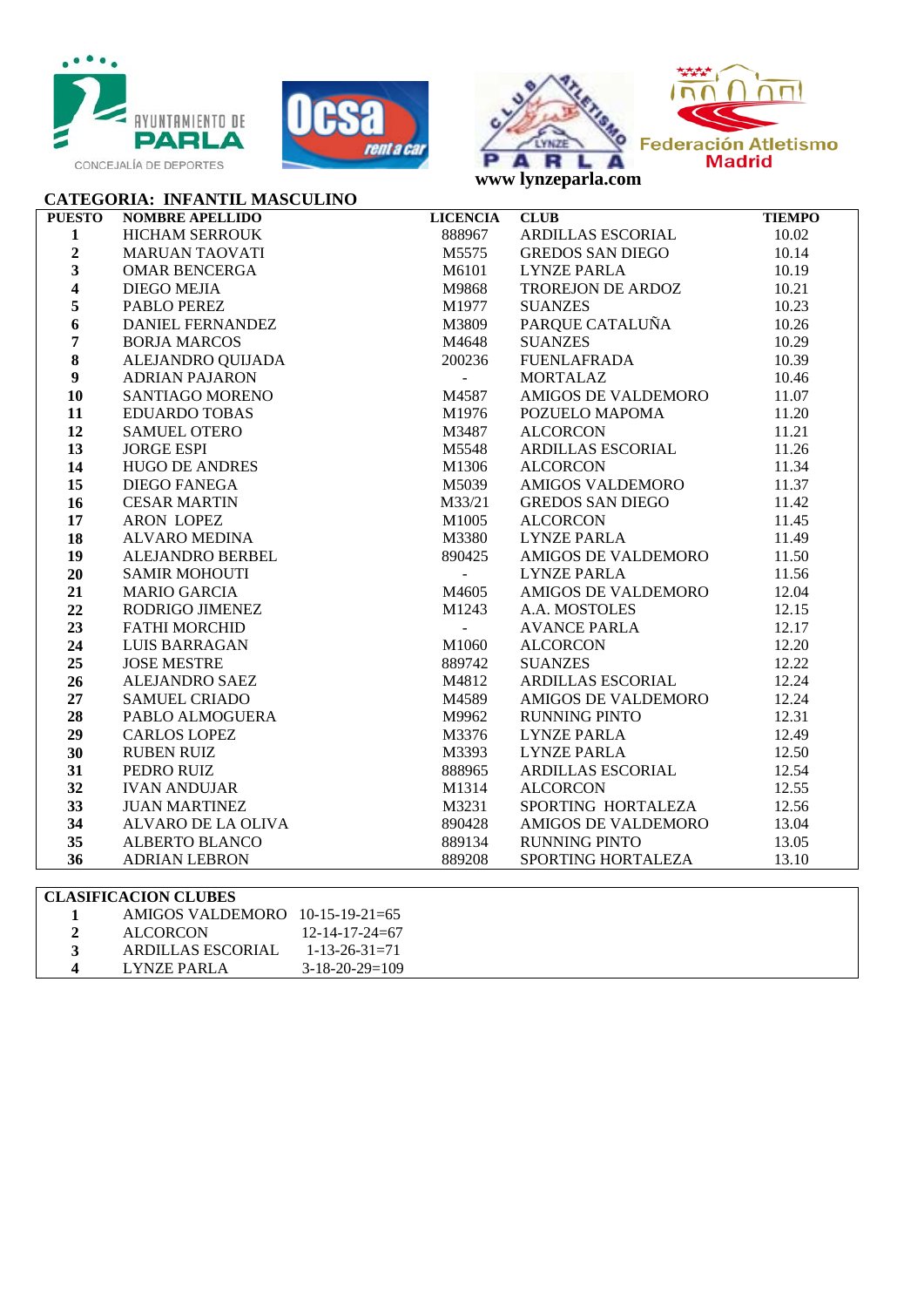





**CATEGORIA: CADETE FEMENINO** 

| <b>PUESTO</b> | <b>NOMBRE APELLIDO</b>   | <b>LICENCIA</b> | <b>CLUB</b>               | <b>TIEMPO</b> |
|---------------|--------------------------|-----------------|---------------------------|---------------|
|               | <b>RUTH GARATE</b>       | 889276          | <b>FUENLABRADA</b>        | 6.46          |
| 2             | <b>ANA RODRIGUEZ</b>     | M1020           | <b>FUENLABRADA</b>        | 6.48          |
| 3             | <b>RUTH PEÑA</b>         | M3314           | <b>LYNZE PARLA</b>        | 6.51          |
|               | <b>LAURA FOLE</b>        | 47318932 C      | <b>MARATHON</b>           | 6.52          |
| 5             | <b>IRENE VAZQUEZ</b>     | 09/46           | <b>MARATHON</b>           | 6.59          |
| 6             | <b>BELEN RODRIGUEZ</b>   | M1087           | <b>FUENLABRADA</b>        | 7.05          |
|               | MIREIA LAZARO            | M1021           | <b>FUENLABRADA</b>        | 7.10          |
| 8             | <b>JULIA PEÑARUBIA</b>   | M4592           | AMIGOS DE VALDEMORO       | 7.20          |
| 9             | <b>SARA ANDRES</b>       | M9781           | ARDILLAS ESCORIAL         | 7.36          |
| 10            | ANA VERA                 | M5738           | <b>MARATHON</b>           | 7.52          |
| 11            | <b>MARIA GANZALEZ</b>    | M1911           | <b>AKILES</b>             | 7.59          |
| 12            | DIANA JIMENEZ            | 34/05           | A.A. MOSTOLES             | 8.19          |
| 13            | EVA DE ANDRES            | M3489           | <b>ALCORCON</b>           | 8.31          |
| 14            | ANA VELASCO              | 889686          | <b>SUANZES</b>            | 8.51          |
| 15            | <b>VALENTINA ATAMAS</b>  | M4              | <b>SPORTING HORTALEZA</b> | 9.33          |
| 16            | <b>ALEJANDRA MONTERO</b> | M206            | <b>ARDILLAS ESCORIAL</b>  |               |

## **CLASIFICACION CLUBES**

FUENLABRADA 1-2-6-7=16

## **CATEGORIA: CADETE MASCULINO 16 DICIEMBRE 2.011**

| <b>PUESTO</b>  | <b>NOMBRE APELLIDO</b>   | <b>LICENCIA</b> | <b>CLUB</b>              | <b>TIEMPO</b> |
|----------------|--------------------------|-----------------|--------------------------|---------------|
| 1              | RODRIGO MENDOZA          | M4472           | <b>ARDILLAS ESCORIAL</b> | 9.18          |
| $\overline{2}$ | ANDRES JIMENEZ           | M4610           | <b>MARATHON</b>          | 9.20          |
| 3              | PABLO QUIJADA            | M1084           | FUENLABRADA              | 9.30          |
| 4              | <b>MOHAMED ASSAID</b>    | M1854           | LYNZE PARLA              | 9.36          |
| 5              | <b>ANDRES RODRIGUEZ</b>  | 889272          | FUENLABRADA              | 9.40          |
| 6              | <b>ISMAIL CHOUATI</b>    | M5579           | GREDOS SAN DIEGO         | 9.50          |
| 7              | <b>JORGE ALONSO</b>      | M1161           | <b>EDWARD</b>            | 10.00         |
| 8              | <b>ADRIAN PARRA</b>      | M9866           | MAJADAHONDA              | 10.12         |
| 9              | <b>JAVIER GARCIA</b>     | M3358           | LYNZE PARLA              | 10.17         |
| 10             | JUAN CARLOS TOLEDANO     | M9785           | <b>AKILES</b>            | 10.20         |
| 11             | JOSE FRANCISCO SANCHEZ   | M4150           | ARDILLAS ESCORIAL        | 10.25         |
| 12             | VICTOR LOPEZ             | M3349           | <b>LYNZE PARLA</b>       | 10.34         |
| 13             | <b>FRANCISCO NARANJO</b> | M137            | ARDILAS ESCORIAL         | 10.40         |
| 14             | <b>OSCAR DE GARCIA</b>   | M6470           | LYNZE PARLA              | 10.48         |
| 15             | <b>JORGR MONTEJANO</b>   | M2526           | ARGANDA                  | 10.50         |
| 16             | <b>SERGIO LOPEZ</b>      | M3357           | LYNZE PARLA              | 10.51         |
| 17             | <b>DARIO ROJO</b>        | M48/001         | <b>CANGURO</b>           | 10.54         |
| 18             | <b>JAIME ATIENZA</b>     | 890215          | <b>OASIS</b>             | 10.56         |
| 19             | <b>ALVARO ALONSO</b>     | M3212           | SPORTING HORTALEZA       | 11.14         |
| 20             | <b>IVAN SANCHEZ</b>      | 890105          | AMIGOS DE VALDEMORO      | 11.19         |
| 21             | <b>GABRIEL IGLESIAS</b>  | M48/002         | CANGURO                  | 11.26         |
| 22             | <b>SERGIO MERINO</b>     | M6327           | MARATHON                 | 11.30         |
| 23             | <b>JUSUS MATEUS</b>      | M4474           | ARDILLAS ESCORIAL        | 11.36         |
| 24             | <b>ALBERTO RAMOS</b>     | $M - 66$        | <b>ARDILLAS ESCORIAL</b> | 11.41         |
| 25             | <b>FELIPE SAN ROMAN</b>  |                 | AVANCE PARLA             | 12.48         |
| 26             | <b>IGNACIO CABALLERO</b> |                 | AVANCE PARLA             | 13.16         |
| 27             | ALEJANDRO SERRANO        | M6272           | <b>LYNZE PARLA</b>       |               |
| 28             | <b>IGNACIO GONZALEZ</b>  | M4632           | <b>LYNZE PARLA</b>       |               |

#### **CLASIFICACION CLUBES**

**1** LYNZE PARLA 3-9-14-16=42<br>**2** ARDILLAS ESCORIAL 1-11-13-23=48 ARDILLAS ESCORIAL 1-11-13-23=48

**CATEGORIA: JUVENIL FEMENINO**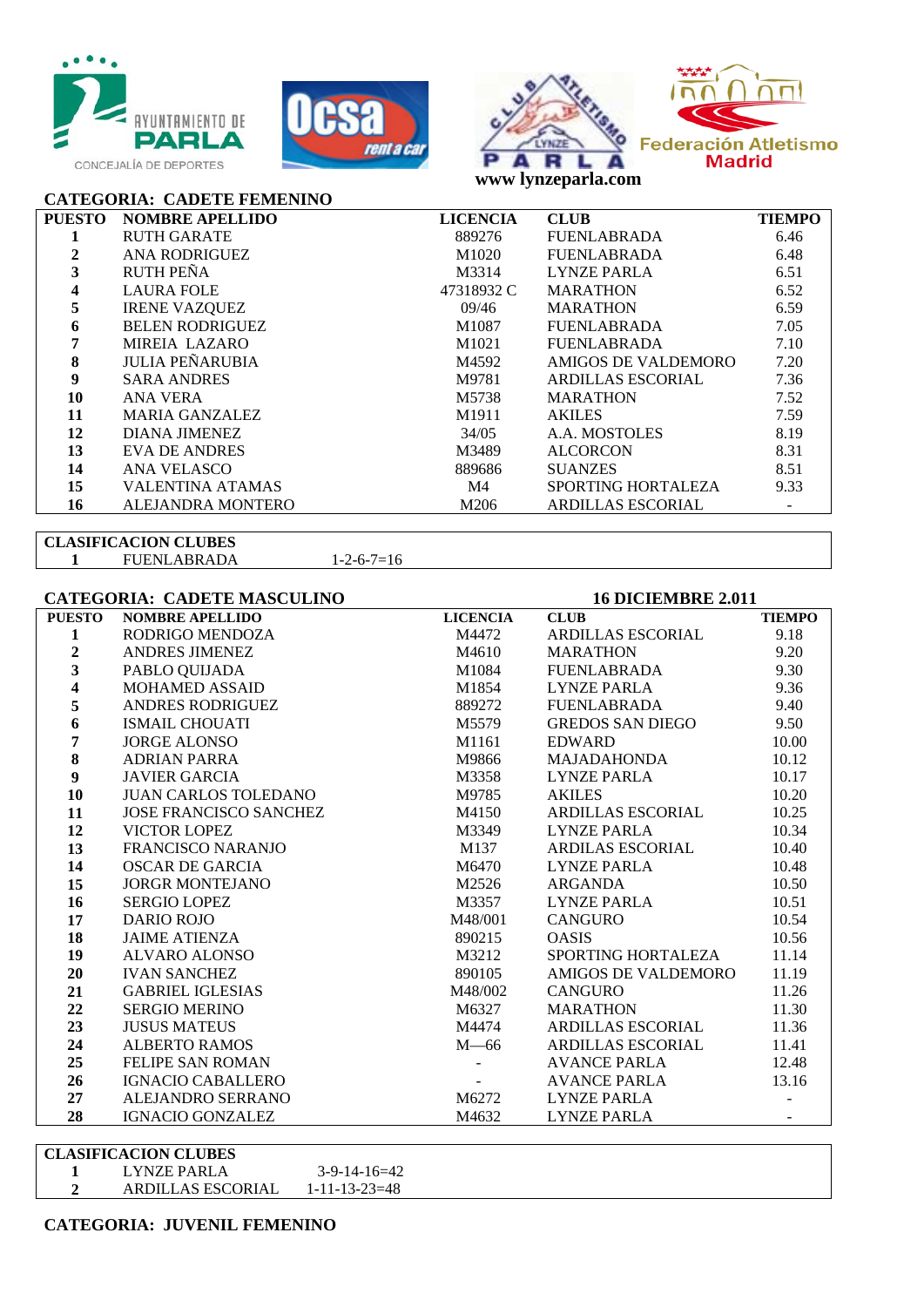







|                | www lynzeparla.com      |                 |                           |               |
|----------------|-------------------------|-----------------|---------------------------|---------------|
| <b>PUESTO</b>  | <b>NOMBRE APELLIDO</b>  | <b>LICENCIA</b> | <b>CLUB</b>               | <b>TIEMPO</b> |
| 1              | YAEL MARTINEZ           | M2892           | <b>ALCORCON</b>           | 10.18         |
| $\overline{2}$ | <b>MARIA GUTIERREZ</b>  | M2423           | ATLETICO ARANJUEZ         | 11.00         |
| 3              | <b>CECILIA RUIZ</b>     | M353            | <b>COLMENAR VIEJO</b>     | 11.02         |
| 4              | <b>HANMAH OLMEDILLA</b> | M268            | <b>MARATHON</b>           | 11.05         |
| 5              | <b>ELENA CUELLAR</b>    | M325            | ARGANDA                   | 11.11         |
| 6              | LUCIA ESCUDERO          | M249            | <b>ARDILLAS ESCORIAL</b>  | 11.26         |
| 7              | <b>IRENE RAMIREZ</b>    | M352            | ARGANDA                   | 11.33         |
| 8              | ERINA PEREIRA           |                 | <b>ARDILLAS ESCORIAL</b>  | 11.46         |
| 9              | <b>OUADUFA AARAB</b>    | M6018           | <b>ARDILLAS ESCORIAL</b>  | 11.50         |
| 10             | ANA PATRICIA BORJA      | M5441           | <b>POZUELO</b>            | 11.53         |
| 11             | <b>LAURA LUENGO</b>     | M4153           | <b>MARTIN BERLANAS</b>    | 12.03         |
| 12             | <b>ELENA LEON</b>       | M555            | <b>AKILES</b>             | 12.14         |
| 13             | SANDRA NATALIA MAROTO   | 473105557V      | <b>MARATHON</b>           | 12.16         |
| 14             | <b>MARINA MARTIN</b>    | M921            | <b>MARATHON</b>           | 12.18         |
| 15             | ANA MARIA ALMOGERA      | M3953           | <b>RUNNIG PINTO</b>       | 12.33         |
| 16             | <b>DIANA FERNANDEZ</b>  | M340            | ARGANDA                   | 12.43         |
| 17             | <b>MARIA MOLINA</b>     | M3651           | <b>LEGANES</b>            | 13.02         |
| 18             | <b>MARIA HERAS</b>      | M1100           | <b>SPORTING HORTALEZA</b> | 13.34         |
| 19             | <b>SARAI MESTRE</b>     | M9161           | <b>SUANZES</b>            | 13.57         |
| 20             | ARIANA BARQUILLA        | M113            | <b>LYNZE PARLA</b>        | 14.06         |
| 21             | <b>SILVIA CUENCA</b>    | M3804           | <b>ALCORCON</b>           | 14.40         |

#### **CATEGORIA: JUVENIL MASCULINO**

| <b>PUESTO</b>           | <b>NOMBRE APELLIDO</b>   | <b>LICENCIA</b>   | CLUB               | <b>TIEMPO</b> |
|-------------------------|--------------------------|-------------------|--------------------|---------------|
| 1                       | <b>JESUS RAMOS</b>       | M3302             | <b>MORATALAZ</b>   | 13.15         |
| $\boldsymbol{2}$        | <b>PABLO SANCHEZ</b>     | M425              | TORREJON DE ARDOZ  | 13.34         |
| $\overline{\mathbf{3}}$ | EDMUNDO AHIJON           | M301              | ARDILLAS ESCORIAL  | 13.54         |
| 4                       | PABLO GARCIA             | M4767             | <b>MARATHON</b>    | 14.02         |
| 5                       | <b>SOFIAN CHAUATI</b>    | M4948             | GREDOS SAN DIEGO   | 14.17         |
| 6                       | <b>OMAR EDDALMANI</b>    | M633              | AKILES             | 14.22         |
| $\overline{7}$          | PEDRO RODRIGUEZ          | M3138             | <b>ALCORCON</b>    | 14.24         |
| 8                       | <b>JUAN MARTIN</b>       |                   | MARATHON           | 14.27         |
| $\boldsymbol{9}$        | <b>OSCAR SANZ</b>        | 889500            | TORREJON DE ARDOZ  | 14.30         |
| 10                      | ANGEL PATIÑO             | M4019             | <b>AKILES</b>      | 14.33         |
| 11                      | <b>ALBERTO BREA</b>      |                   | ARGANDA            | 14.44         |
| 12                      | <b>RUBEN SEKILLOS</b>    | M4089             | FUENLABRADA        | 14.53         |
| 13                      | <b>AMIN HOUKMI</b>       | M5549             | AMIGOS VALDEMORO   | 14.58         |
| 14                      | SOULIMAN EDDALMANI       | M3710             | <b>AKILES</b>      | 15.22         |
| 15                      | ANDRES FERNANDEZ         | M300              | ARDILLAS ESCORIAL  | 15.25         |
| 16                      | <b>SANTIAGO PIRIZ</b>    | 889008            | COSLADA            | 15.32         |
| 17                      | ALVARO GONZALEZ          | 49099938K         | <b>FUENLABRADA</b> | 15.33         |
| 18                      | OSAMA KAMOUNI            | M5998             | GREDOS SAN DIEGO   | 15.50         |
| 19                      | <b>RUBEN SANCHEZ</b>     | M847              | ALCORCON           | 15.52         |
| 20                      | <b>SERGIO ALBA</b>       | M8859             | COSLADA            | 15.56         |
| 21                      | SANTIAGO FERNANDEZ       | M3115             | ALCORCON           | 15.56         |
| 22                      | <b>MOHAMED EL ALMANI</b> | M6394             | GREDOS SAN DIEGO   | 15.57         |
| 23                      | <b>AITOR FRANCO</b>      | M6271             | LYNZE PARLA        | 16.22         |
| 24                      | <b>TEODOR DIACONESCU</b> | M115              | LYNZE PARLA        | 17.07         |
| 25                      | <b>PABLO RAMOS</b>       | $\Delta \sim 100$ | AVANCE PARLA       | 17.08         |
| 26                      | <b>RAUL PEREZ</b>        | M2355             | <b>MARATHON</b>    | 17.11         |
| 27                      | <b>CARLOS CUELLAR</b>    | M322              | ARGANDA            | 17.13         |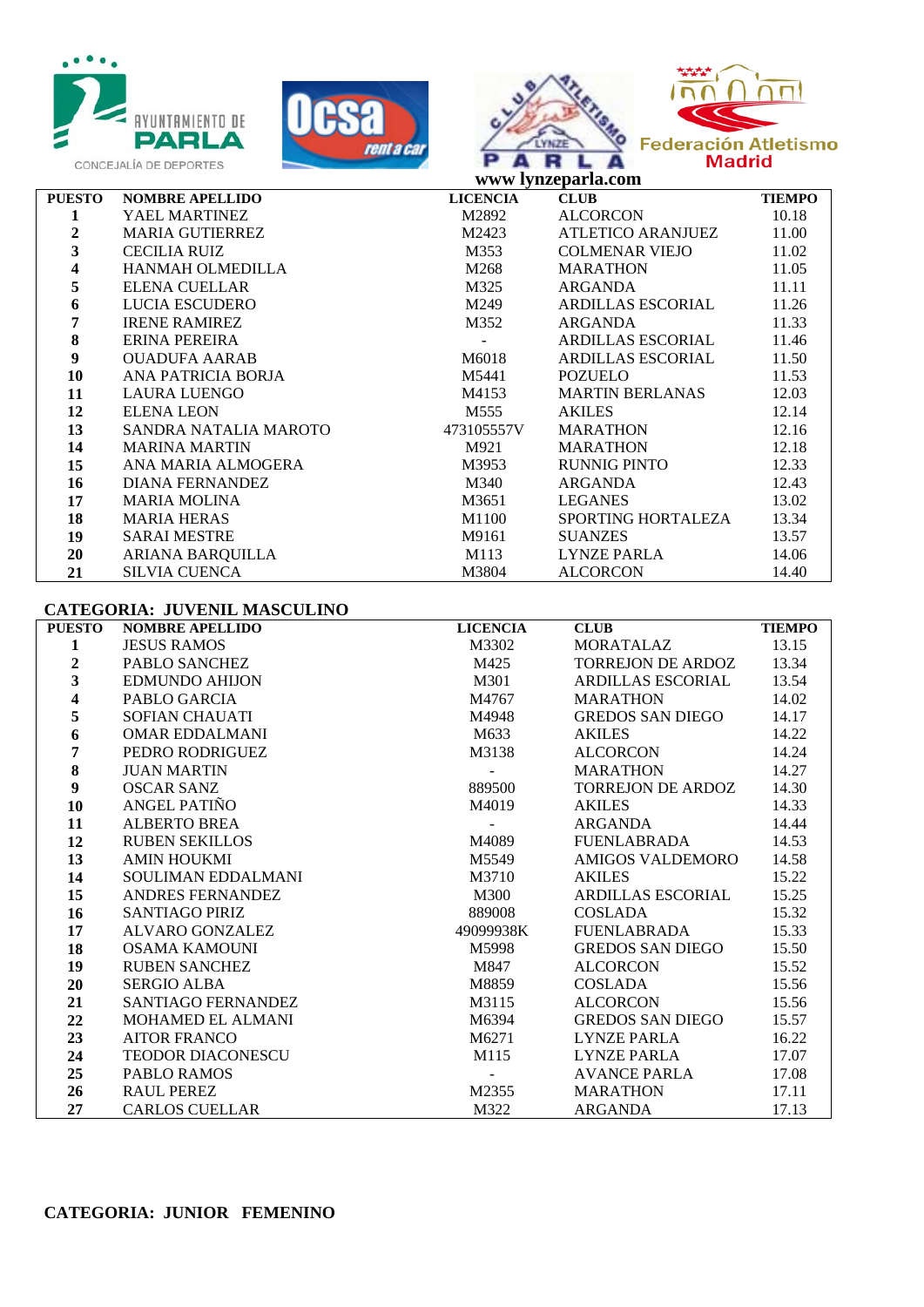|               | <b>AYUNTAMIENTO DE</b><br>PARLA<br>rent a car<br>CONCEJALÍA DE DEPORTES |                 | www lynzeparla.com | <b>Federación Atletismo</b><br><b>Madrid</b> |
|---------------|-------------------------------------------------------------------------|-----------------|--------------------|----------------------------------------------|
| <b>PUESTO</b> | <b>NOMBRE APELLIDO</b>                                                  | <b>LICENCIA</b> | <b>CLUB</b>        | <b>TIEMPO</b>                                |
|               | ANA MARIA CENTELLAS                                                     | M2660           | <b>MARATHON</b>    | 10.29                                        |
| $\mathbf{2}$  | <b>NURIA DEVOS</b>                                                      | M2149           | <b>MORATALAZ</b>   | 10.50                                        |
| 3             | <b>ALICIA BORJA</b>                                                     | 889564          | <b>POZUELO</b>     | 11.01                                        |
| 4             | <b>LEIRE MENE</b>                                                       | M6219           | <b>POZUELO</b>     | 11.24                                        |
| 5             | <b>CRISTINA RUBIO</b>                                                   | M44             | <b>ALCORCON</b>    | 12.05                                        |
| 6             | <b>SILVIA MARIA SANZ</b>                                                | M3111           | <b>MARATHON</b>    | 12.08                                        |
|               | <b>MIRIAN JIMENEZ</b>                                                   | M1683           | <b>ALCORCON</b>    | 12.10                                        |
| 8             | <b>CLARA BERMUDEZ</b>                                                   |                 | <b>MARATHON</b>    | 12.31                                        |
| 9             | <b>BEATRIZ GALLEGO</b>                                                  | M1116           | <b>MARATHON</b>    | 13.10                                        |
| 10            | <b>IRIS LOPEZ</b>                                                       | M6471           | <b>LYNZE PARLA</b> | 15.55                                        |
|               |                                                                         |                 |                    |                                              |

#### **CLASIFICACION CLUBES** MARATHON 1-6-8-9=24

#### **CATEGORIA: JUNIOR MASCULINO**

| <b>PUESTO</b> | <b>NOMBRE APELLIDO</b>     | <b>LICENCIA</b> | <b>CLUB</b>            | <b>TIEMPO</b> |
|---------------|----------------------------|-----------------|------------------------|---------------|
|               | MOHAMED ALI JELLOUL        | M2900           | MARATHON               | 13.15         |
| 2             | YAGO ROJO                  | M1986           | <b>MARATHON</b>        | 13.32         |
| 3             | <b>MOHAMED ISAM</b>        | M5510           | <b>MARATHON</b>        | 13.33         |
| 4             | <b>VICTOR RAMOS</b>        | M6268           | ARDILLAS ESCORIAL      | 13.47         |
| 5             | <b>MOHAMED ACHKOUKAR</b>   | M270            | LYNZE PARLA            | 13.48         |
| 6             | <b>GABRIEL ORELLANA</b>    | M6269           | ARDILLAS ESCORIAL      | 13.59         |
| 7             | <b>JAIME GRANADOS</b>      | M3186           | ATLETICO ARANJUEZ      | 14.03         |
| 8             | ALBERTO SANCHEZ            | M973            | <b>ALCORCON</b>        | 14.27         |
| 9             | <b>ENRIQUE BENITO</b>      | M468            | <b>MARATHON</b>        | 14.28         |
| 10            | <b>SERGIO JIMENEZ</b>      | M7496           | <b>OASIS</b>           | 15.04         |
| 11            | ANATOLIO ALONSO            | M6330           | MARATHON               | 15.05         |
| 12            | <b>GUILLERMO PALLARES</b>  | M556            | <b>MORATALAZ</b>       | 15.16         |
| 13            | ALEJANDRO LOZANO           | M2494           | <b>SUANZES</b>         | 15.22         |
| 14            | <b>EDUARDO MARTIN</b>      | M1144           | <b>MARTIN BERLANAS</b> | 15.37         |
| 15            | ANGEL AGUILERA             | M2774           | ARDILLAS ESCORIAL      | 15.39         |
| 16            | <b>KAMUL PLEKSA</b>        | M5443           | ARDILLAS ESCORIAL      | 15.43         |
| 17            | ALBERTO ALONSO             | M2894           | LYNZE PARLA            | 15.46         |
| 18            | <b>DANIEL DEL LUCIO</b>    | M5589           | <b>MORATALAZ</b>       | 17.43         |
| 19            | <b>MARCOS ANTONIO LIMA</b> | M4963           | LYNZE PARLA            | 17.46         |
|               |                            |                 |                        |               |

| CLASIFICACION CLUBES     |                      |
|--------------------------|----------------------|
| <b>MARATHON</b>          | $1 - 2 - 3 - 9 = 15$ |
| <b>ARDILLAS ESCORIAL</b> | $4-6-15-16=41$       |

#### **CATEGORIA: PROMESA FEMENINO PUESTO NOMBRE APELLIDO LICENCIA CLUB TIEMPO**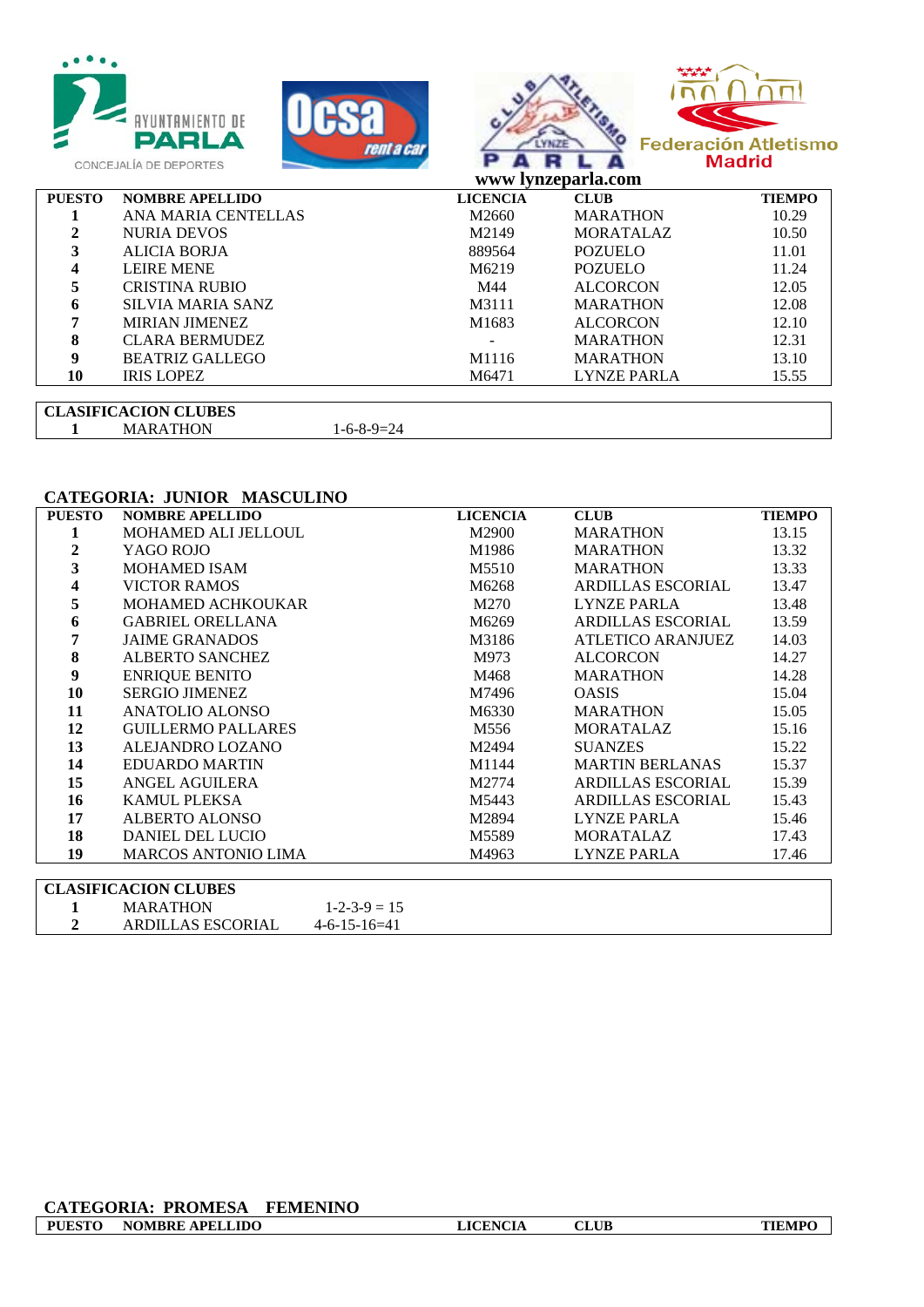





|                       |                   | WWW IVILLEDALIA.COM |
|-----------------------|-------------------|---------------------|
| <b>LAURA SANCHEZ</b>  | M3119             | <b>SUANZES</b>      |
| <b>SILVIA SANCHEZ</b> | M6267             | A.A. MOSTOLES       |
| ARIADNA SALINAS       | M311 <sup>2</sup> | SUANZES             |

#### **CATEGORIA: PROMESA MASCULINO**

| <b>PUESTO</b> | <b>NOMBRE APELLIDO</b>      | <b>LICENCIA</b>   | <b>CLUB</b>              | <b>TIEMPO</b> |
|---------------|-----------------------------|-------------------|--------------------------|---------------|
|               | <b>HAMZA BENSAR</b>         | M3210             | <b>REAL SOCIEDAD</b>     | 11.32         |
|               | <b>RUBEN HUERGA</b>         | M1222             | <b>MARATHON</b>          | 12.09         |
| 3             | ROBERTO ZAFRA               | M2291             | <b>MARATHON</b>          | 12.46         |
| 4             | <b>OSCAR SANZ</b>           | M2951             | A.A. MOSTOLES            | 13.01         |
| 5             | <b>MOHAMED EL MADANI</b>    |                   | <b>MARATHON</b>          | 13.09         |
| 6             | <b>ADRIAN BLAZQUEZ</b>      | M2975             | LYNZE PARLA              | 13.11         |
|               | ALEJANDRO FERNANDEZ         | M <sub>120</sub>  | LYNZE PARLA              | 13.13         |
| 8             | <b>MARIO FONT</b>           | M <sub>1586</sub> | A.A. MOSTOLES            | 13.57         |
| 9             | <b>ENRIQUE DELGADO</b>      | M1808             | LYNZE PARLA              | 14.36         |
| 10            | <b>LEONARDO ALONSO</b>      | M1494             | LYNZE PARLA              | 14.37         |
| 11            | <b>JULIO ARENAS</b>         | M1303             | <b>MARATHON</b>          | 14.37         |
| 12            | <b>IGNACIO GARCIA</b>       | M803              | <b>ARDILLAS ESCORIAL</b> | 15.58         |
| 13            | <b>VARUM RABADAN</b>        | M1153             | LYNZE PARLA              | 16.04         |
| 14            | ALEJANDRO BARQUILLA         | M117              | <b>LYNZE PARLA</b>       | 16.19         |
|               |                             |                   |                          |               |
|               | <b>CLASIFICACION CLUBES</b> |                   |                          |               |

| <b>CLASIFICACION CLUBES</b> |                 |                       |  |  |
|-----------------------------|-----------------|-----------------------|--|--|
|                             | <b>MARATHON</b> | $2 - 3 - 5 - 11 = 21$ |  |  |
|                             | LYNZE PARLA     | $6 - 7 - 9 - 10 = 32$ |  |  |

#### **CATEGORIA: SENIOR FEMENINO**

| <b>PUESTO</b> | <b>NOMBRE APELLIDO</b>      | <b>LICENCIA</b> | <b>CLUB</b>          | <b>TIEMPO</b> |
|---------------|-----------------------------|-----------------|----------------------|---------------|
|               | VIRGINIA MARTIN             | M790            | <b>MARATHON</b>      |               |
|               | <b>IRENE SEGURA</b>         | M3623           | PARQUE CATALUÑA      |               |
|               | <b>MAITE INIGUEZ</b>        | M1590           | <b>SEOANI-PAMPIN</b> |               |
|               | <b>MARIA ARRIBAS</b>        | M2558           | <b>MARATHON</b>      |               |
|               | ESTIBALIZ ETXABURO          | 44344584D       | <b>MARATHON</b>      |               |
| 6             | <b>BEATRIZ BAREA</b>        | M1901           | <b>ALCORCON</b>      |               |
|               | <b>MARTA MOLPECERES</b>     | M1250           | <b>ARROYOMOLINOS</b> |               |
| 8             | <b>IZTIAR LEDESMA</b>       | M2562           | <b>MARATHON</b>      |               |
| 9             | <b>MARIA GIRONZA</b>        |                 | <b>CANGURO</b>       |               |
| 10            | CAROLINA DOMINGUEZ          | M1658           | <b>ALCORCON</b>      |               |
| 11            | SONIA ALMODOVAR             | M3630           | <b>LEGANES</b>       |               |
| 12            | <b>MARIA LUISA OYONARTE</b> | M349            | ATLETICO ARANJUEZ    |               |
| 13            | <b>CRISTINA ROMERO</b>      |                 | <b>ARROYOMOLINOS</b> |               |
| 14            | PATRICIA PLAZA              | M6282           | <b>ALCORCON</b>      |               |
| 15            | <b>CLARA FLORIN</b>         | M8912           | <b>OASIS</b>         |               |
| 16            | <b>VIRGINIA JIMENEZ</b>     |                 | <b>INDEPENDIENTE</b> |               |
| 17            | <b>CRISTINA ZAMARRON</b>    | 889403          | <b>OASIS</b>         |               |
| 18            | <b>MARIA DOLORES ZURITA</b> | M3606           | <b>IBERIA</b>        |               |
|               |                             |                 |                      |               |

| <b>CL</b><br>$\Delta$ | <b>ASIFICACION CLUBES</b> |                                                                                |  |
|-----------------------|---------------------------|--------------------------------------------------------------------------------|--|
|                       | א∩F<br>MAR<br>14 L        | 1 <sup>C</sup><br>$\mathsf{v}-$<br>,⊶o≔⊥o<br>1-4-.<br>$\overline{\phantom{a}}$ |  |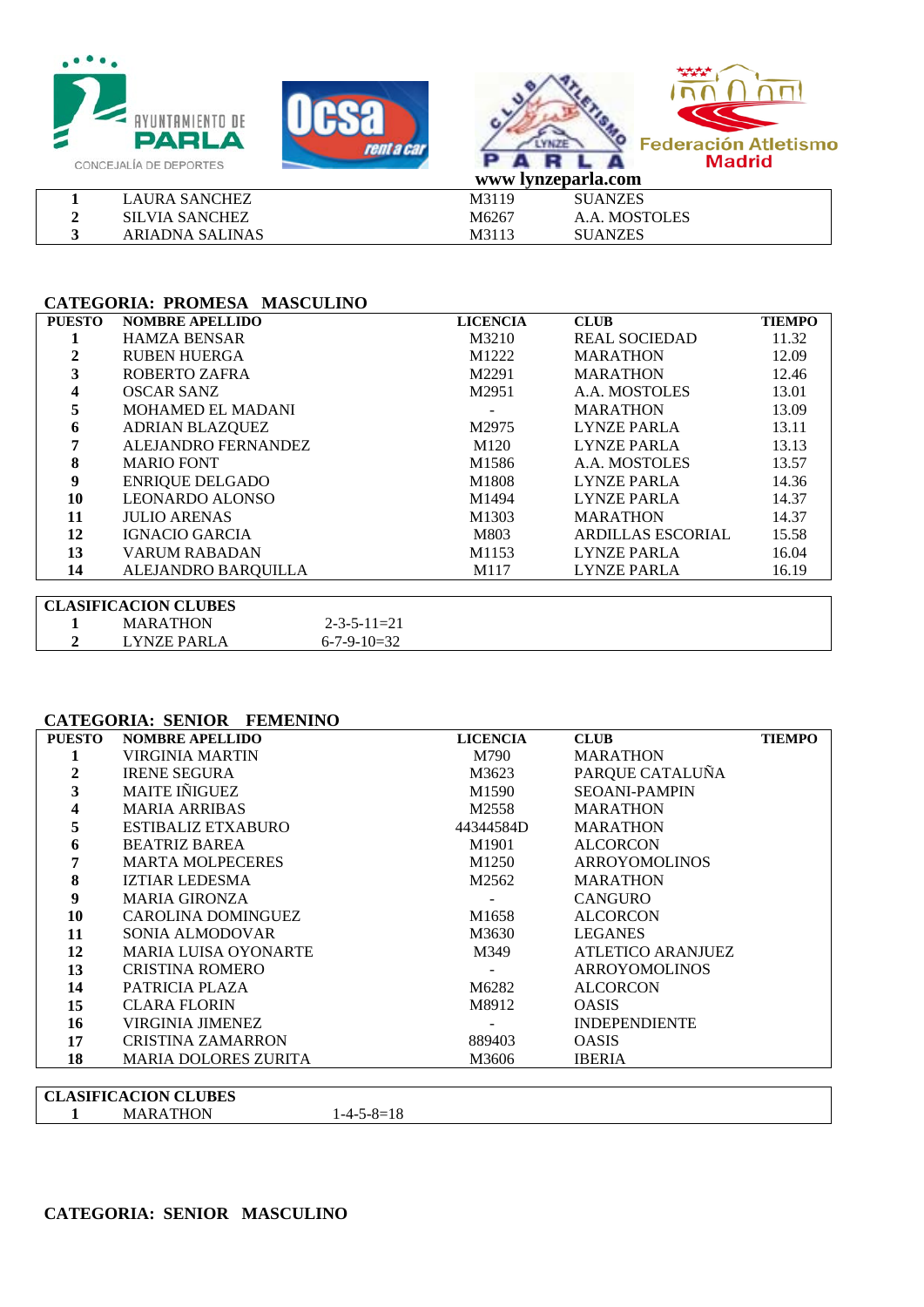

LYNZE PARLA 16-34-37-38=125







|                         | www lynzeparla.com                                  |                          |                        |                |  |
|-------------------------|-----------------------------------------------------|--------------------------|------------------------|----------------|--|
| <b>PUESTO</b>           | <b>NOMBRE APELLIDO</b>                              | <b>LICENCIA</b>          | <b>CLUB</b>            | <b>TIEMPO</b>  |  |
| $\mathbf{1}$            | MIGUEL GARCIA GARCIA                                | M1454                    | <b>VALDEPEÑAS</b>      | 11.41          |  |
| $\mathbf 2$             | <b>ALBERTO PAREDES</b>                              | M41                      | FUENLABRADA            | 11.49          |  |
| $\mathbf{3}$            | <b>MARIO MORENO</b>                                 | M2541                    | <b>ALCORCON</b>        | 11.56          |  |
| $\boldsymbol{4}$        | <b>MARIO ZAZO</b>                                   | M1052                    | FUENLABRADA            | 11.58          |  |
| 5                       | LUIS FIGUEROA                                       | M2718                    | SPORTING HORTALEZA     | 12.06          |  |
| 6                       | <b>BRENDAN MEDEIROS</b>                             | M6489                    | <b>MARATHON</b>        | 12.13          |  |
| $\overline{7}$          | <b>SERGIO SANCHEZ</b>                               | M2252                    | <b>MARATHON</b>        | 12.23          |  |
| $\bf 8$                 | RACHID EL HAJJI                                     | $\overline{\phantom{a}}$ | <b>SUANZES</b>         | 12.29          |  |
| $\boldsymbol{9}$        | <b>ENRIQUE GONZALEZ</b>                             | M233                     | MARATHON               | 12.30          |  |
| 10                      | <b>LEANDRO BLANCO</b>                               | M2200                    | MARATHON               | 12.30          |  |
| 11                      | <b>DANIEL SAHORNIL</b>                              | M2569                    | MARATHON               | 12.31          |  |
| 12                      | <b>JUAN LOPEZ</b>                                   | M814                     | ALCORCON               | 12.40          |  |
| 13                      | <b>CARLOS CRESPO</b>                                | $\equiv$                 | COSLADA                | 12.41          |  |
| 14                      | LUIS MIGUEL PELAEZ                                  | M1540                    | <b>ALCORCON</b>        | 12.41          |  |
| 15                      | <b>ALBERTO BARTOLOME</b>                            | M1041                    | FUENLABRADA            | 12.42          |  |
| 16                      | DAVID BEDOYA                                        | M3323                    | <b>LYNZE PARLA</b>     | 12.42          |  |
| 17                      | <b>MALANG DAVO</b>                                  | M5437                    | ARDILLAS ESCORIAL      | 12.43          |  |
| 18                      | LUIS MANUEL POLANCO                                 | M1843                    | <b>MARATHON</b>        | 12.46          |  |
| 19                      | RODRIGO MARTIN                                      | M3355                    | <b>SUANZES</b>         | 12.49          |  |
| 20                      | <b>MANUEL OLIVA</b>                                 | M5827                    | E.D.M.                 | 12.54          |  |
| 21                      | <b>CARLOS BARRERA</b>                               | M2440                    | ARGANDA                | 12.58          |  |
| 22                      | <b>LUIS PARRA</b>                                   | M5345                    | <b>FUENLABRADA</b>     | 13.01          |  |
| 23                      | <b>ARTURO MENCEBO</b>                               | 889743                   | <b>SUANZES</b>         | 13.06          |  |
| 24                      | <b>JAVIER DE LUZ</b>                                | M8951                    | FUENLABRADA            | 13.15          |  |
| 25                      | <b>RUBEN ATANCE</b>                                 | M1017                    | <b>FUENLABRADA</b>     | 13.28          |  |
| 26                      | <b>JESUS ALAMO</b>                                  | M1213                    | A.D. SAN LORENZO       | 13.30          |  |
| 27                      | <b>JAVIER DAVIS LEDEÑO</b>                          | M6106                    | A.A. MOSTOLES          | 13.31          |  |
| 28                      | <b>JAVIER FERNANDEZ</b>                             | M827                     | A.A. MOSTOLES          | 13.33          |  |
| 29                      | LUIS ALFONSO FERNANDEZ                              | M3122                    | <b>SUANZES</b>         | 13.35          |  |
| 30                      | <b>GUILLERMO CANO</b>                               | M6439                    | BIDEZABAL              | 13.48          |  |
| 31                      | <b>MARCOS RODRIGUEZ</b>                             | 889735                   | <b>SUANZES</b>         | 13.52          |  |
| 32                      | <b>SERGIO TEJADA</b>                                | M2819                    | CAP ALCOBENDAS         | 13.57          |  |
| 33                      | LUIS MIGUEL NUÑEZ                                   | $\mathbb{L}$             | FUENLABRADA            | 13.59          |  |
| 34<br>35                | ALFREDO GONZALEZ                                    | M6221                    | LYNZE PARLA<br>LEGANES | 14.09          |  |
| 36                      | JESUS GIL ROMOJARO<br><b>JOSE ANTONIO FERNANDEZ</b> | M3666<br>M1909           | PARQUE CATALUÑA        | 14.16<br>14.23 |  |
| 37                      | ALFREDO RODRIGUEZ                                   | M9123                    | <b>LYNZE PARLA</b>     | 14.47          |  |
| 38                      | PEDRO ISMAEL SARMIENTO                              | M4814                    | LYNZE PARLA            | 15.19          |  |
| 39                      | ALFREDO DIAZ                                        | M1579                    | A.A.MOSTOLES           | 15.21          |  |
| 40                      | <b>DANIEL BARBERO</b>                               | $\overline{\phantom{a}}$ | <b>INDEPENDIENTE</b>   | 16.49          |  |
|                         |                                                     |                          |                        |                |  |
|                         | <b>CLASIFICACION CLUBES</b>                         |                          |                        |                |  |
| 1                       | <b>MARATHON</b><br>$6 - 7 - 9 - 10 = 32$            |                          |                        |                |  |
| $\overline{2}$          | <b>FUENLABRADA</b><br>$2 - 4 - 15 - 22 = 43$        |                          |                        |                |  |
| $\overline{\mathbf{3}}$ | <b>SUANZES SAN BLAS</b><br>$8-19-23-29=79$          |                          |                        |                |  |